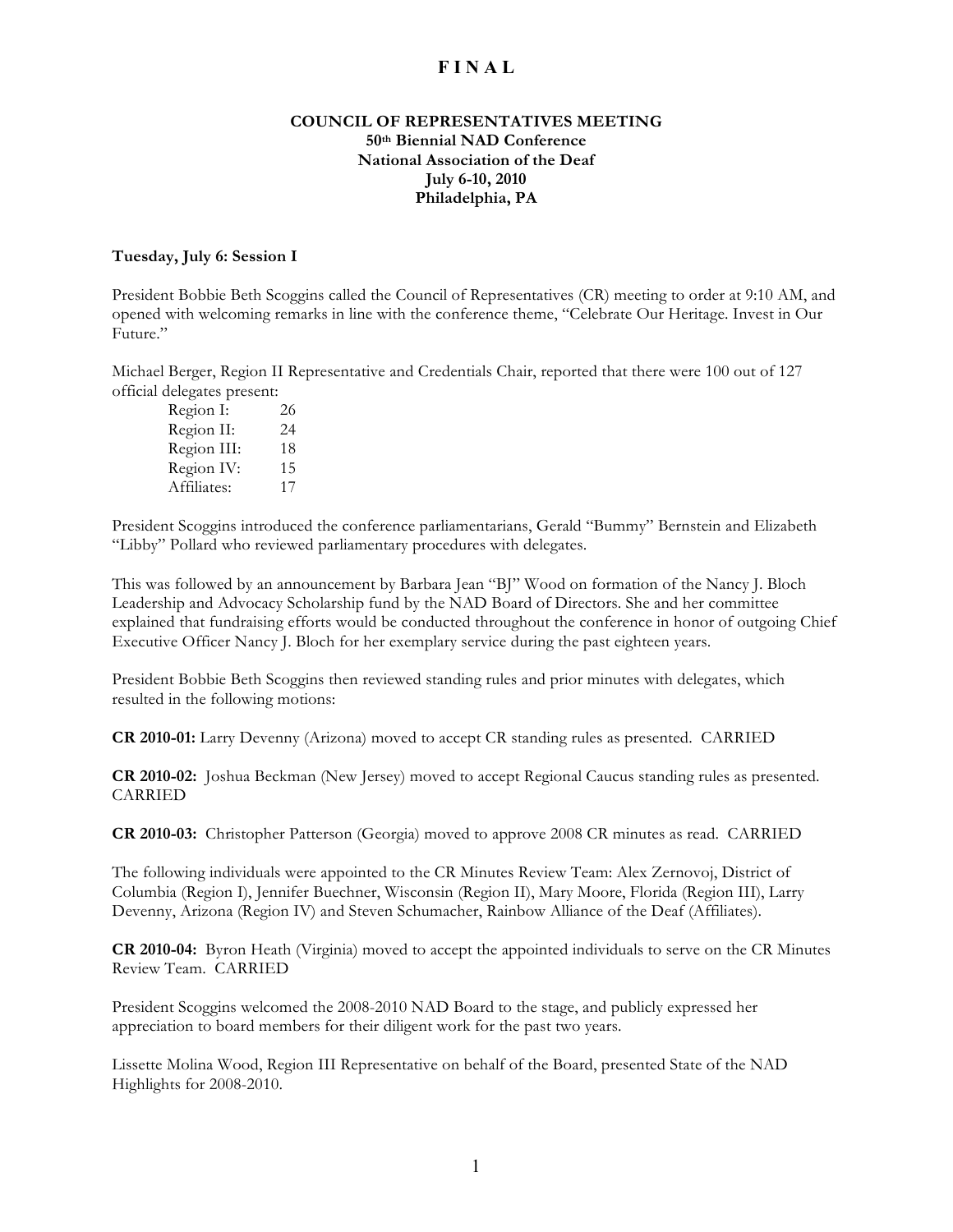Reports from board strategic teams were provided: Diversity Strategic Team by Melissa Draganac-Hawk and Kirsten Poston, Appointed Board Members and Co-Chairs; Vision 2020 Strategic Team by Julie Bourne, Region I Representative and Chair; and Youth Strategic Team by Jennifer Yost Ortiz on behalf of Tawny Holmes, Chair.

Reports from board standing committees were provided: Finance Committee by Ron Sutcliffe, Treasurer and Chair; Development by Julie Rems Smario, Chair; Governance Committee by Chris Wagner, Vice President and Chair; Public Policy Committee by Howard Rosenblum, Chair; and Membership Committee by Margie English, Chair.

President Scoggins informed delegates that the above-mentioned reports will be posted on the NAD website.

**CR 2010-05:** Mary Moore (Florida) moved to accept Standing Committee and Strategic Team reports as presented. CARRIED

Lunch recess took place at 12:15 PM.

#### **Tuesday, July 6: Session II**

President Scoggins called the meeting to order at 1:45 PM.

Michael Berger, Credentials Chair, reported that there were 92 delegates in attendance as follows:

| Region I:   | 26  |
|-------------|-----|
| Region II:  | 21  |
| Region III: | 17  |
| Region IV:  | 12. |
| Affiliates: | 16  |

Jack Cooper and Michael Berger, Region II Representatives, presented the Robert M. Greenmum Memorial Award to Cynthia Weitzel (Minnesota).

Tom Kober (South Dakota), Bylaws Chair, reported that there were three proposed amendments to the bylaws. The Bylaws Committee recommended acceptance of these amendments, as follows.

#### **Proposed Amendment 1:**

ARTICLE FOUR. Board of Directors

§ 4.03 Elected Regional Board Members.

Regional Board Members shall be elected by ballot by delegates of their respective regions at the biennial national conference. No person shall be eligible to hold office who has not been a member of both the Association and his/her State Association for the two years immediately preceding the election. Regional Board Members must have official residency status in their respective regions in order to maintain their eligibility. Regional Board Members shall represent the geographical divisions of the United States as follows: The United States shall be divided into four (4) geographical regions, and each region shall be represented by two (2) Regional Board Members, one of which is elected two (2) years apart from the other:

- (a) Region I. Connecticut, Delaware, District of Columbia, Maine, Maryland, Massachusetts, New Hampshire, New Jersey, New York, Pennsylvania, Rhode Island, Vermont, Virginia, and West Virginia.
- (b) Region II. Illinois, Indiana, Iowa, Kansas, Kentucky, Michigan, Minnesota, Missouri, Nebraska, North Dakota, Ohio, South Dakota, and Wisconsin.
- (c) Region III. Alabama, Arkansas, Florida, Georgia, Louisiana, Mississippi, North Carolina, Oklahoma, Puerto Rico, South Carolina, Tennessee, Texas, and Virgin Islands.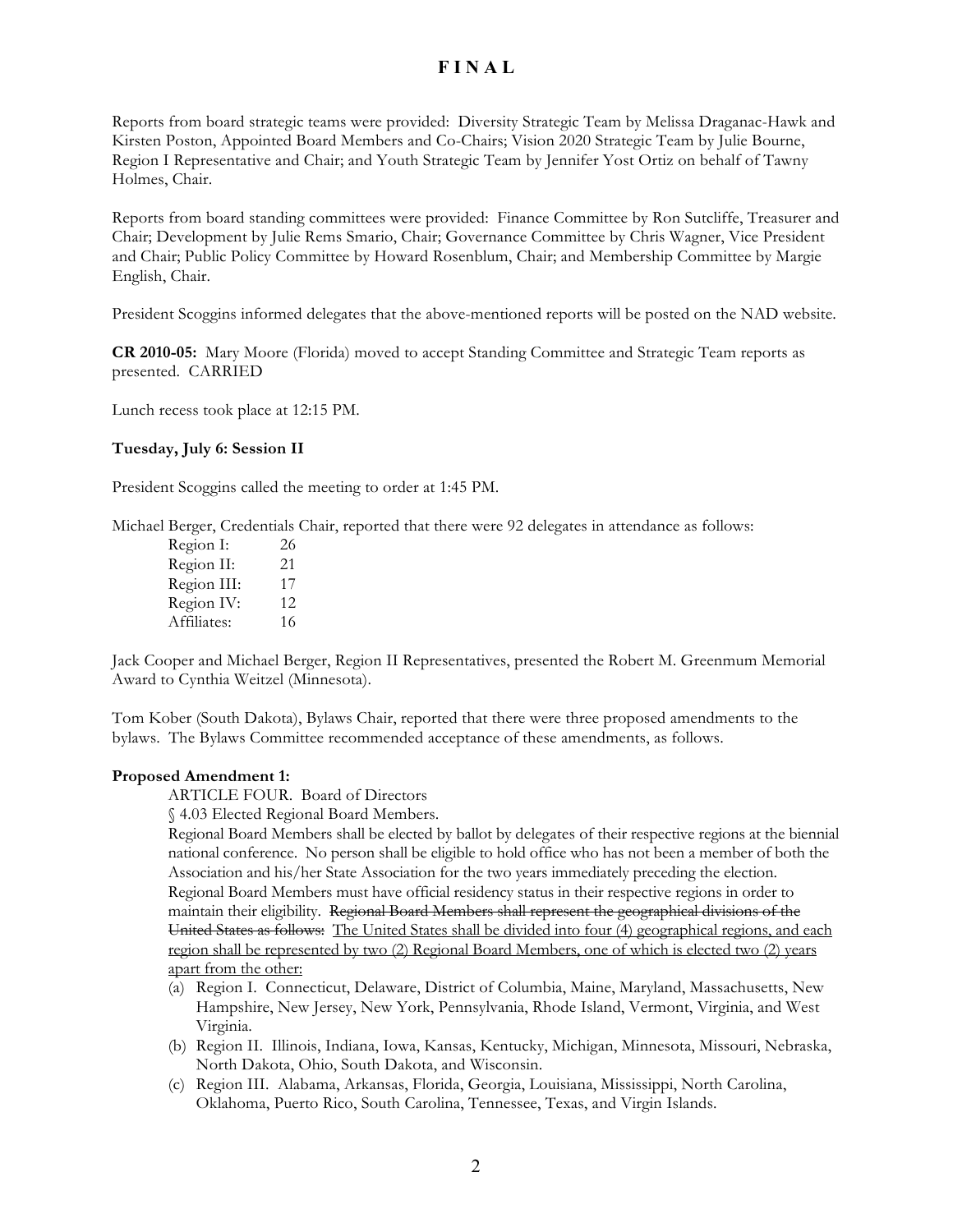(d) Region IV. Alaska, Arizona, California, Colorado, Hawaii, Idaho, Montana, Nevada, New Mexico, Oregon, Utah, Washington, and Wyoming.

**Rationale**: Clarification of current practice – each region within the four NAD regions has two Regional Board Members serving staggered terms (e.g., one member serves from 2006 to 2010, the other from 2008 to 2012). The bylaws amendment puts this into writing.

#### **Proposed Amendment 2**:

ARTICLE FOUR. Board of Directors

§ 4.06 Terms of Office.

- (a) Elected Officers. The President, Vice President, Secretary, and Treasurer of the Association shall be eligible to serve for no more than three  $\left(\frac{3}{2}\right)$  two  $\left(\frac{2}{2}\right)$  consecutive two four-year terms.
- (b) Elected Regional Board Members. Regional Board Members of the Association shall be eligible to serve for no more than two (2) consecutive four-year terms.
- (c) Appointed Board Members. Appointed Board Members of the Association shall be eligible to serve for no more than three  $(3)$  two  $(2)$  consecutive two four-year terms.

**Rationale**: The current length of elected officers is not adequate to provide leadership and continuity for a non-profit organization that serves the interests of deaf and hard of hearing individuals at the national level.

#### **Proposed Amendment 3:**

ARTICLE FOUR. Board of Directors

§ 4.15 Compensation.

Members of the Board of Directors shall serve without receiving compensation except for standard expense reimbursement for costs incurred in discharge of duties.

**Rationale**: The addition of the word "receiving" further clarifies that any member of the Board of Directors shall not experience any financial gain through his or her service to the NAD.

Inquiries were brought to the floor in regards to the 2008 proposals related to Deaf Youth USA affiliation. Tom Kober, Bylaws Chair, explained that it is yet to be determined, and is an ongoing process that may take at least two (2) years to be introduced into the bylaws.

**CR 2010-06:** Linsay Darnall Jr. (Nebraska) moved to amend Proposal #2 to reflect a change to section (a), so that it becomes effective in 2012.

**CR 2010-07:** Christopher Patterson (Georgia) moved to recess for 15 minutes. CARRIED

The meeting resumed at 2:27 PM.

**CR 2010-08:** Linsay Darnall Jr. (Nebraska) moved to withdraw his amendment as a whole. CARRIED

**CR 2010-09:** Christopher Woodfill (Wisconsin) on behalf of Region II, moved to amend Proposal #2 by inserting "staggered" in section (a). Jack Lamberton (USADSF) moved to table this motion to this Saturday. FAILED

**CR 2010-10:** Sheri Farinha (California) moved to refer Proposal #2 to the Bylaws Committee. CARRIED

**CR 2010-11:** Christopher Patterson (Georgia) moved to close for vote on Proposal #3. CARRIED

**CR 2010-12:** Larry Devenny (Arizona) moved to close for vote on Proposal #1. CARRIED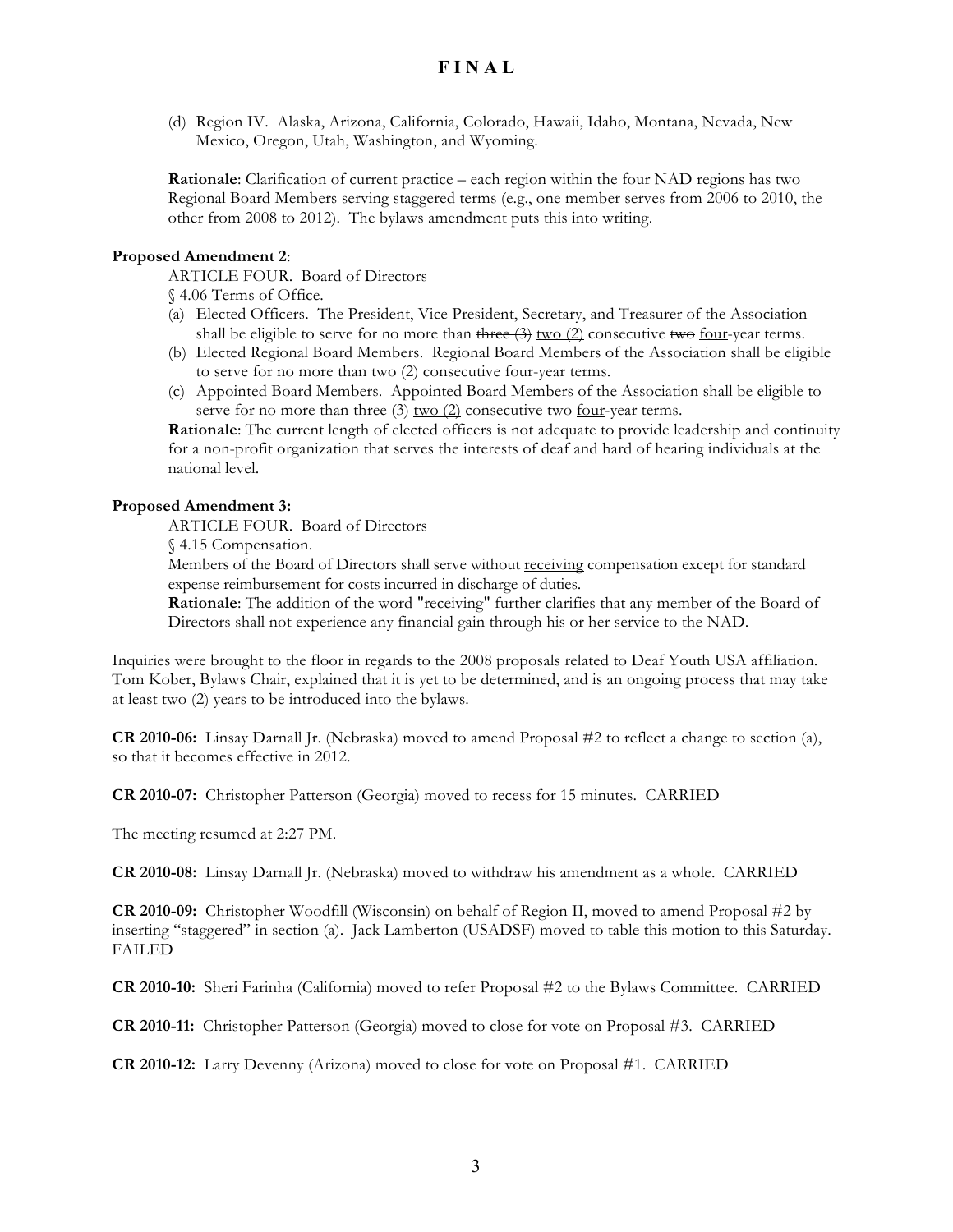Tom Kober, Bylaws Chair, made a formal report that his Bylaws Committee will deliver a conclusive decision on Proposal #2 for vote by this Saturday.

Julie Bourne, Region I Representative and Chair of the Steering Committee, reported that the 34 priorities were accounted for as previously explained in the Delegate Manual. Bourne walked through the priorities and reported that the Steering Committee consisted of David Nelson, District of Columbia (Region I), Pamela Siebert, Kansas (Region II), Glenna Cooper, Oklahoma (Region III), Larry Devenny, Arizona (Region IV) and Jim Brune, DCARA (Affiliates).

**CR 2010-13:** Sheri Farinha (California) moved to suspend CR standing rule #8: Presentation of the top 30 proposed priorities from the General Forum shall be made by the president or her designate, in a manner deemed appropriate. Once all 30 proposal priorities have been reviewed, CR delegates shall then debate and vote on the top 20 priorities to become official for the 2010-2012 term of office.

**CR 2010-14:** Dean Russo (New York) moved to recess for 10 minutes and discuss Farinha's motion. CARRIED

The recess resumed at 2:45 PM, and the consensus moved to agree that the previous motion by Sheri Farinha did not carry.

**CR 2010-15:** Larry Devenny (Arizona) moved to accept the Steering Committee's report as presented. CARRIED

Ronald Sutcliffe, Treasurer and Chair of the Finance Committee, provided a snapshot review of the budgets for fiscal years 2009 and 2010.

**CR 2010-16:** Larry Devenny (Arizona) moved to accept the Finance Committee report as presented. CARRIED

The day's agenda concluded at 4:22 PM. Linsay Darnall Jr. (Nebraska) made a special announcement that there will be a special prayer circle in the hall right across from the meeting room at 8:20 AM.

#### **Saturday, July 10: Session III & IV**

President Scoggins called the meeting to order at 8:50 AM with formal recognition of Junior NAD delegates and DYUSA non-voting delegates for their diligent observations throughout the CR sessions. She then gave an overview of the CEO search process that began 15 months ago, as already provided on the NAD website.

Michael Berger, Credentials Chair, reported that there were 83 delegates in attendance, as follows:

| Region II:<br>22 |    |
|------------------|----|
| Region III:      | 17 |
| Region IV:       | 15 |
| Affiliates:      | 12 |

Tom Kober, Chair of the Bylaws Committee, reported on the committee's recommendation to hold off Proposal #2.

**CR 2010-17:** Larry Devenny moved to refer Proposal #2 to the Bylaws Committee for the next conference with the goal of it becoming effective in 2012. CARRIED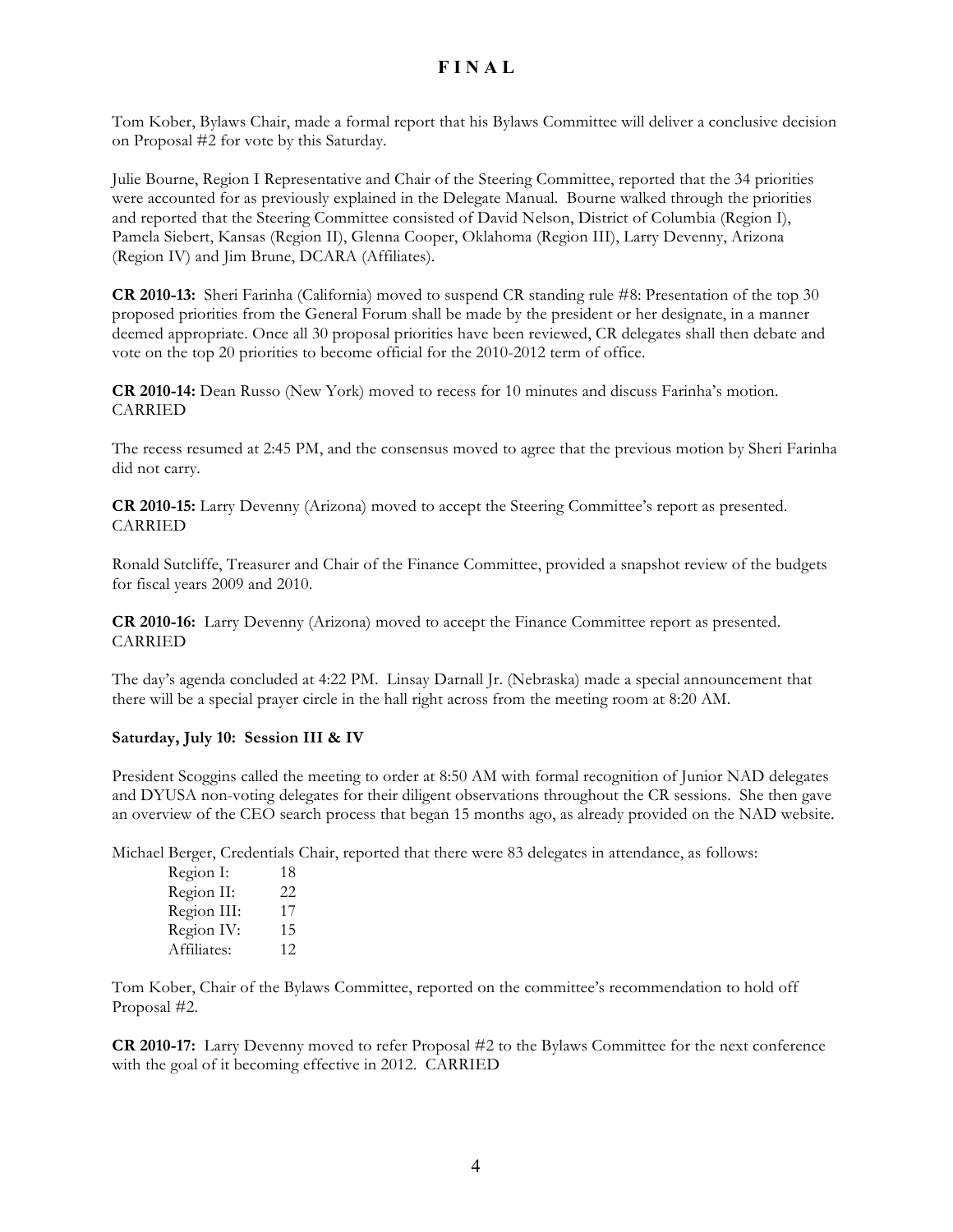Representatives of NAD and RID (Registry Interpreters of the Deaf) took part in signing a formal Memorandum of Understanding (MOU), repeating the ceremony that was held at last year's national RID conference.

Patrick and Doreen Sell (Iowa) presented President Scoggins with two copies of the Iowa State Directory, 2009-2010 in celebration of Edward Booth Bicentennial event for the NAD archives.

President Scoggins then presented the Spirit of the NAD award to Past President Benjamin J. Soukup (South Dakota) for his dedication and service to NAD and the deaf and hard of hearing community.

Astrid Goodstein, Region IV Representative and Ronald Sutcliffe, Treasurer, presented the Knights of Flying Fingers Awards to the following individuals: Tawny Holmes (Maryland), Alexis A. Kashar (New York), Melissa Malzkuhn (District of Columbia), Sheila Conlon Mentkowski (California), Jeffrey T. Rosen (Maryland), and Louis A. Schwarz (Florida).

Astrid Goodstein, Region IV Representative and Elections Committee Chair, introduced the Elections Committee, which included Michael Berger, Region II Representative and Gertie Galloway, Past President. She then provided the slate of candidates for the 2010-2012 term, as follows:

President: Bobbie Beth Scoggins (South Dakota) Vice President: Chris Wagner (Florida) Secretary: Sheri Farinha (California) and Alexander Zernovoj (District of Columbia) Treasurer: Michael Michner (California) Region I: Margie English (District of Columbia) and Alexander Zernovoj (District of Columbia) Region II: Richard McCowin (Nebraska) Region III: Christopher Patterson (Alabama) Region IV: David O. Reynolds (California) and Julie Rems Smario (California)

Past President Benjamin J. Soukup moderated elections and announced the new officers of 2010-2012 as follows:

President Bobbie Beth Scoggins (by acclamation), Vice President Chris Wagner (by acclamation), Secretary Sherri Farinha, Treasurer Michael Michner (by acclamation), Margie English joining Sean Gerlis as Region I Representatives, Richard McCowin joining Michael Berger as Region II Representatives, Christopher Patterson joining Judith Gilliam as Region III Representatives, and Julie Rems Smario joining John Evans as Region IV Representatives. Past President Merv Garretson conducted the oath of office for the new Board of Directors.

Region III Representative and Silent/Live Auction Coordinator Judith Gilliam announced that the silent auction would close today at 12 PM, and then the live auction would take place after the banquet tonight, opening the doors to conference attendees.

Kevin Clark (California) announced that there would be a group picture taken at the historic Liberty Bell site this afternoon.

Vice President Chris Wagner announced that a call for committee volunteers would be posted on the web and encouraged members to express their interest and areas of expertise.

President Scoggins indicated that there would be a special announcement after the live auction tonight.

Past President Merv Garretson shared words of wisdom with delegates.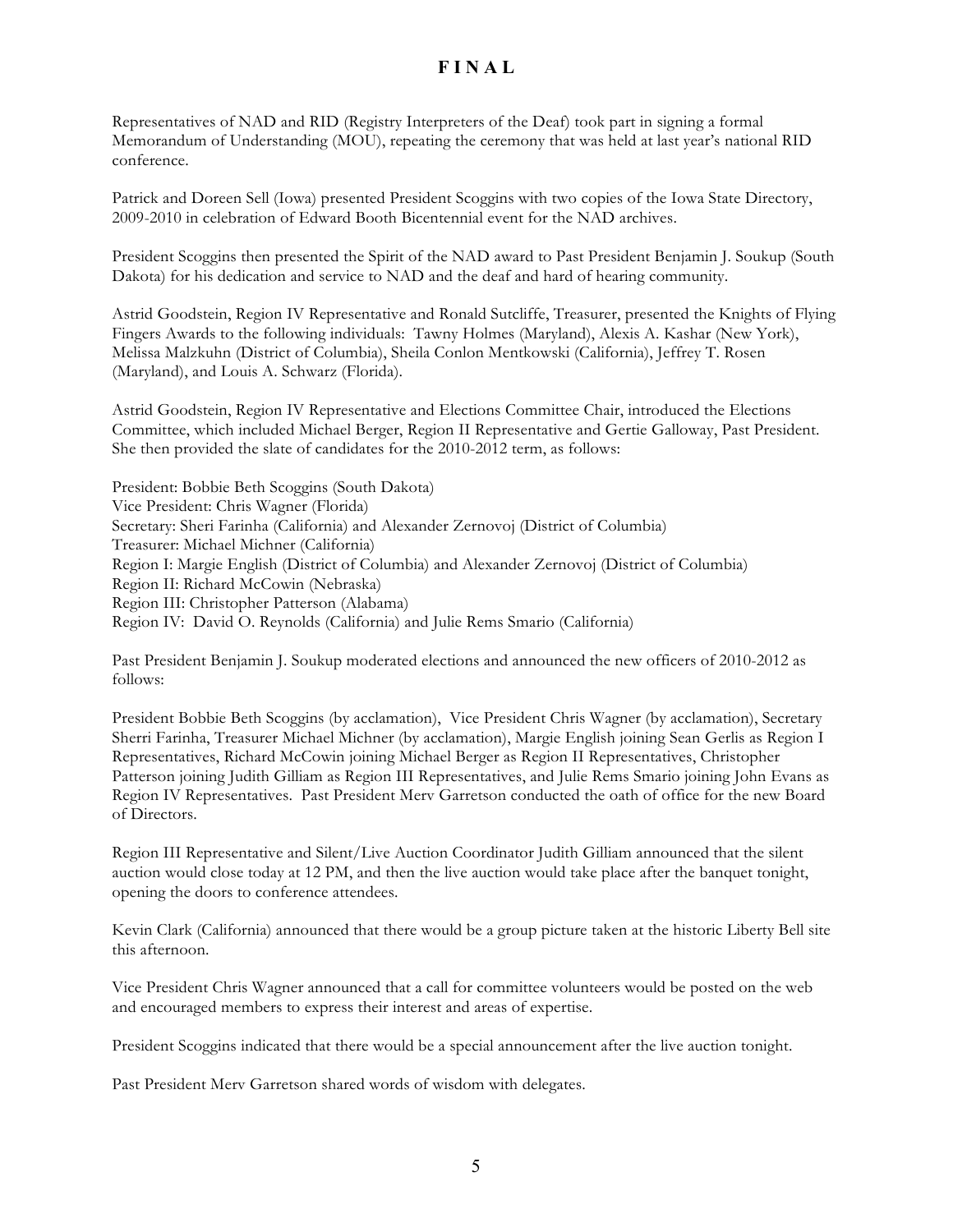Past President and current Gallaudet University President Alan T. Hurwitz also shared that he was in awe of delegates and that the NAD is in good hands.

Past President Libby Pollard shared her words of wisdom as well..

The consensus moved to recess for fifteen minutes. The recess started at 10:27 AM and the meeting resumed at 10:45 AM.

Official 2010-2012 **conference resolutions** were announced as follows:

#### Title: **Feasibility Committee for State Association Coordinator at NAD**

Code: 2010-PA-RES-001

*Whereas,* the relationship between the state associations and the NAD as a whole is very important to the overall health of the NAD;

*Whereas,* there was an obvious knowledge gap here at the conference between the experienced and the new delegates;

*Whereas,* there are fiscal constraints at the headquarters that demand careful prioritization and decisions on staffing;

*Resolved,* that a feasibility committee be formed to explore the merits of creating and funding a position within the headquarters to focus on coordinating information sharing with all State Associations and Affiliates.

#### Title: **Recognition of Nancy J. Bloch's Service to the NAD**

Code: 2010-PA-RES-002

*Whereas,* Nancy J. Bloch has served faithfully for the last 18 years at the National Association of the Deaf as its first female Chief Executive Officer;

*Whereas,* Bloch has steadfastly fought for equal access for the deaf and hard of hearing citizens of the United States with dedication, perseverance, and grace;

*Whereas,* Bloch has been the longest-serving executive who has provided strong support to nine different Boards of Directors and six presidents through eleven conferences;

*Whereas,* Bloch has announced her planned departure scheduled for spring 2011;

*Resolved,* that the Board of Directors along with the members of the NAD community expresses their sincere appreciation and recognition for Nancy J. Bloch's lengthy service to the National Association of the Deaf.

## Title: **Recognition of NAD Chief Executive Officer Finalists**

Code: 2010-PA-RES-003

*Whereas,* Nancy J. Bloch announced her planned departure as the Chief Executive Officer (CEO) of the National Association of the Deaf;

*Whereas,* the Board of Directors implemented the CEO Search Committee to seek out a strong pool of candidates to replace Bloch after 18 years of service;

*Whereas,* the CEO Search Committee has proposed to the Board four outstanding finalists;

*Whereas,* Shane H. Feldman, Charity Reedy Hines, Howard A. Rosenblum and Darlene Goncz Zangara were named finalists;

*Resolved,* that the 2010 Council of Representatives and the Board of Directors, along with the members of the NAD community expresses their sincere appreciation and recognition to the four finalists for expressing their interest to serve as the next CEO and sharing their vision with the membership.

## Title: **Recognition of Outgoing NAD Board Members**

Code: 2010-PA-RES-004

*Whereas,* several members of the NAD Board of Directors have completed their board service;

*Whereas,* Lynn Z. Null has served as Region III Board Representative and as Secretary for the past eight years; *Whereas,* Ronald Sutcliffe has served as Treasurer for the past two years;

*Whereas,* Julie Bourne has served as Region I Board Representative for the past four years;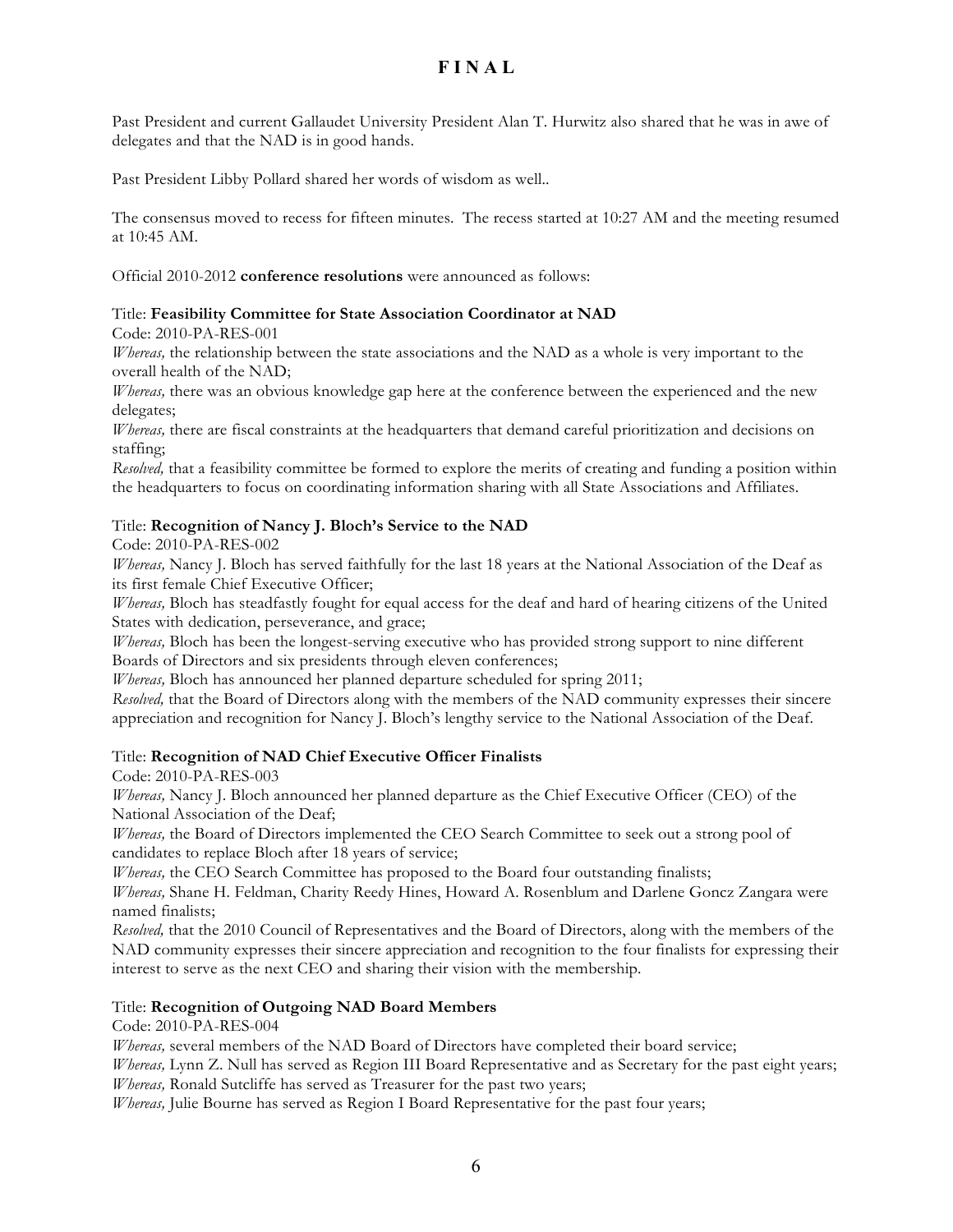*Whereas,* Jack Cooper has served as Region II Board Representative for the past eight years; *Whereas,* Lissette Molina Wood has served as Region III Board Representative for the past four years; *Whereas,* Astrid Amann Goodstein has served as Region IV Board Member for the past four years; *Whereas,* Kirsten Poston has served as Appointed Board Member for the past two years; *Whereas,* Melissa Draganac-Hawk has served as Appointed Board Member for the past two years; *Resolved,* that the Board of Directors, along with the members of the NAD community expresses their sincere appreciation and recognition to the outgoing board members for their dedication, perseverance and loyalty to the NAD.

#### Title: **Save Deaf Children**

Code: 2010-PA-RES-005

*Whereas,* the NAD needs to focus on Deaf children in America;

*Resolved,* that the NAD educate the public that there are Deaf children in all K-12 school programs nationwide and we need to assure that every child is aware of life opportunities during and after completion of school.

Official 2010-2012 **conference priorities** were announced as follows:

Priority Code: 2010-PA-PUB-010

#### 2010-2012 Priority: **Protect Schools for the Deaf**

NAD shall work to protect schools for the deaf, such as residential schools of the deaf, deaf day schools, and deaf charter schools, by establishing a task force focused on reaching the deaf community about the risks of deaf schools closing and lobbying to redefine how deaf and hard of hearing students are placed according to priorities set forth in the Individuals with Disabilities Education Act (IDEA).

Ranking: 1 (95 votes) Vision 2020: Objective 1.2

#### Priority Code: 2010-PA-PUB-007

## 2010-2012 Priority: **ASL-English Bilingualism**

NAD shall make it a top priority to promote the practice and prioritization of American Sign Language-English bilingualism in all NAD and affiliated organization activities, including those that are political, social and educational in nature. NAD shall also work to ensure that parents of children with cochlear implant and other listening assistive technology receive exposure to Deaf Culture and American Sign Language. Ranking: 2 (84 votes)

Vision 2020: Objective 1.2

## Priority Code: 2010-PA-PUB-019

## 2010-2012 Priority: **Federal Legislation on Visual Technologies**

NAD shall pursue federal legislation (e.g., Americans with Disabilities Act, HR 3101/S 3304, Rehabilitation Act, Telecommunications Act, etc) to include coverage for devices such as new communication technologies, pagers, videophones and videophone relay, internet relay, cell phones, high quality television captioning in all broadcast markets (local news and special programming), movie theatres and internet media outlets to be fully accessible to individuals who are deaf.

Ranking: 3 (81 votes) Vision 2020: Objective 1.3

## Priority Code: 2010-PA-PUB-022

## 2010-2012 Priority: **Human Rights**

NAD shall inspire community stakeholders, legislators and legal staff to write a comprehensive bill detailing the human rights for all deaf individuals. The bill will include the right to American Sign Language (ASL) for all deaf people, including every deaf child, the right to ASL/English bilingual education, as well as other rights (e.g., Audism) mentioned in current laws. This could be modeled after the Human Rights Act.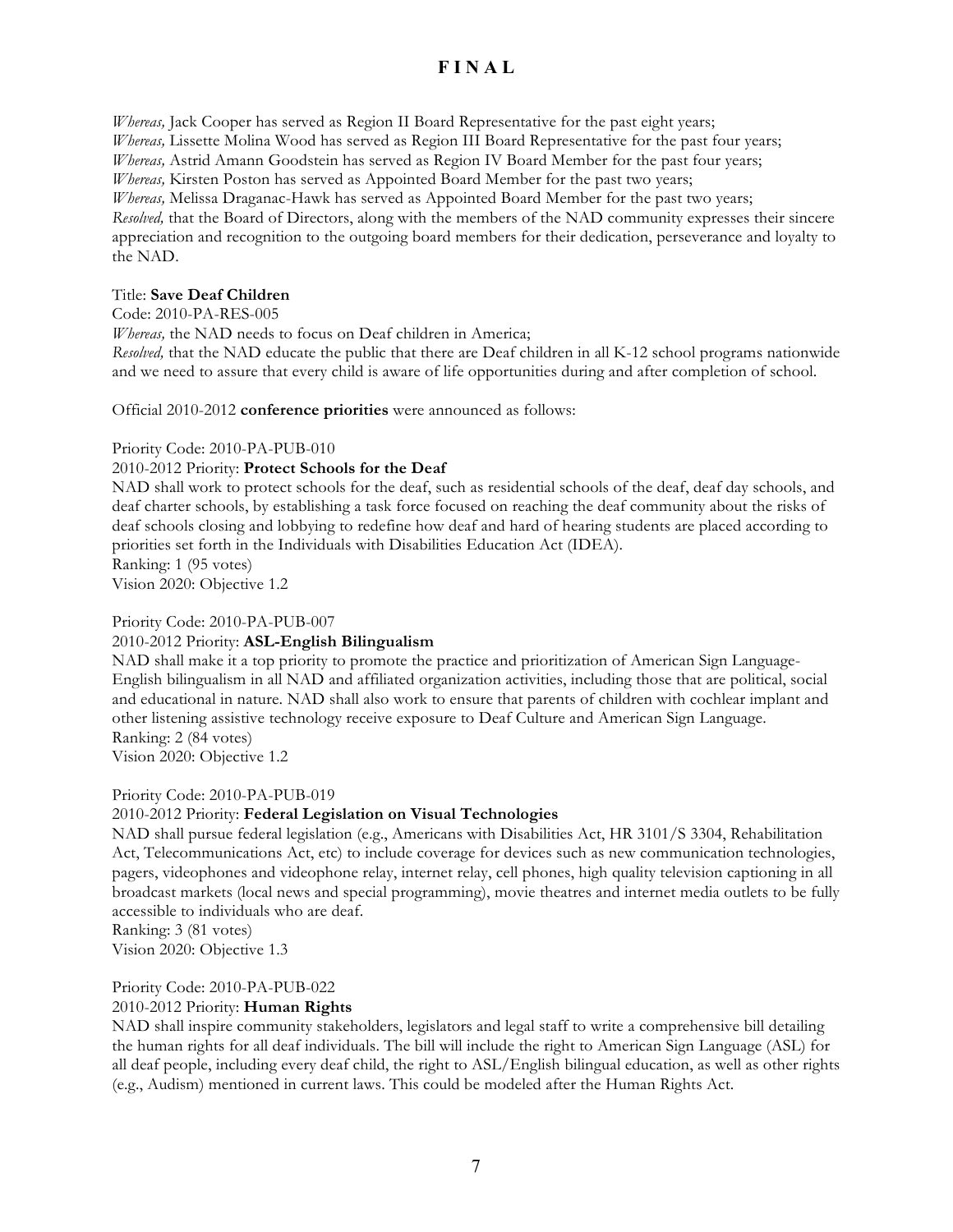Ranking: 4 (80 votes) Vision 2020: Goal 1

Priority Code: 2010-PA-PUB-014 2010-2012 Priority: **Early Intervention** NAD shall commit to actively being involved in the Early Hearing Detection and Intervention (EHDI) programs nationally. This includes setting up training programs for deaf professional involvement and employment in early intervention services. Ranking: 4 (80 votes) Vision 2020: Objective 1.1

Priority Code: 2010-PA-GOV-002 2010-2012 Priority: **Junior NAD Chapters** NAD shall work to ensure that Jr. NAD Chapters are directly affiliated with their respective State Associations of the Deaf in order to enrich the relationships between two organizations. Ranking: 5 (79 votes) Vision 2020: Objective 3.4

#### Priority Code: 2010-PA-PUB-001 2010-2012 Priority: **Deaf History Month** NAD shall research and identify Congressional members to sponsor a federal bill to proclaim March 13-April 15 as National Deaf History Month (NDHM), with an emphasis on American Sign Language. Ranking: 6 (76 votes) Vision 2020: Guiding Principles on Language and Attitude

Priority Code: 2010-PA-PUB-004

#### 2010-2012 Priority: **Deaf Olympic Athlete Equity**

NAD shall work to amend the Ted Stevens Olympic Amateur Sports Act (ASA) to ensure that Deaf Olympic athletes have the same protection and support as other athletics for the Olympic and Para-Olympic Games. Ranking: 6 (76 votes)

Vision 2020: Objective 3.1 through coalition leadership

Priority Code: 2010-PA-GOV-007

#### 2010-2012 Priority: **National Data Resource Center**

NAD shall establish a central National Data Resource Center to collect data and statistics to document, support and make data driven decisions that will focus in the areas of civil, human and linguistic rights of Deaf Americans. Ranking: 7 (74 votes) Vision 2020: Objective 3.3

# Priority Code: 2010-PA-PUB-013

2010-2012 Priority: **Federal EHDI Oversight**

NAD shall advocate for legislative changes to Early Hearing Detection and Intervention (EHDI) oversight from the Centers for Disease Control so that it is instead under the U.S. Department of Education, Office of Special Education and Rehabilitative Services (OSERS). Ranking: 8 (72 votes)

Vision 2020: Objective 1.1

Priority Code: 2010-PA-GOV-004

#### 2010-2012 Priority: **One Stop Resource & Action Center**

NAD shall create a "one stop" location on its website for State Associations to share their success stories, disseminate advocacy related information and "calls to action".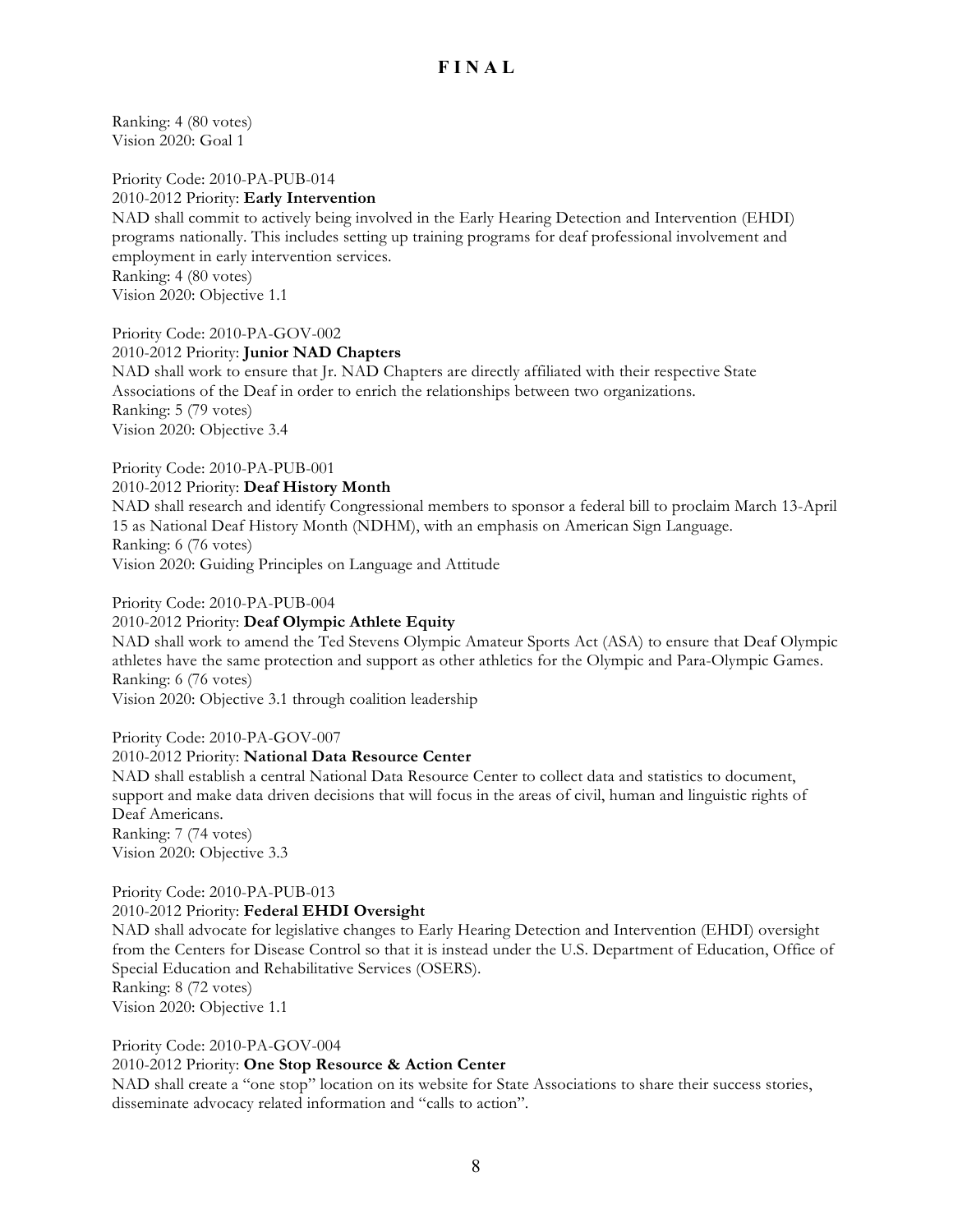Ranking: 9 (65 votes) Vision 2020: Objective 3.4

Priority Code: 2010-PA-PUB-017 2010-2012 Priority: **Self-Employment and Entrepreneurship** NAD shall form a task force to study and make recommendations on approaches to support selfemployment and entrepreneurship among deaf people Ranking: 10 (62 votes) Vision 2020: N/A

Priority Code: 2010-PA-PUB-020 2010-2012 Priority: **Access to Medical Services** NAD shall continue to educate professionals within the medical field about making services accessible to deaf people. Ranking: 10 (62 votes) Vision 2020: Objective 1.3

Priority Code: 2010-PA-PUB-011

#### 2010-2012 Priority: **Parental Sign Language Strategies**

NAD shall form a task force with American Society for Deaf Children (ASDC) to study approaches taken by other countries to encourage parents of deaf children to learn sign language and make recommendations on strategies to pursue in the United States.

Ranking: 11 (61 votes) Vision 2020: Objective 1.1

#### Priority Code: 2010-PA-PUB-025

#### 2010-2012 Priority: **RSA-Funded Deaf Service Centers**

NAD shall collaborate with the Rehabilitative Services Administration (within the U.S. Department of Education – Office of Special Education and Rehabilitative Services) to identify funding opportunities for the establishment of federally funded Deaf Service Centers. Ranking: 12 (60 votes)

Vision 2020: N/A

Priority Code: 2010-PA-GOV-007

#### 2010-2012 Priority: **Political Action Committee**

NAD shall spearhead research into establishing a National Association for the Deaf-Political Action Committee (NAD-PAC) organization. This research will focus on the advantages and disadvantages of having a new 501(c)(4) or 527 organization for political action purposes. Ranking: 13 (59 votes) Vision 2020: Objective 3.2

Priority Code: 2010-PA-DEV-002

#### 2010-2012 Priority: **Increased Fundraising Efforts**

NAD shall increase fundraising efforts by reviewing membership fees, increasing the number of individual donors, tapping into foundations, small/large businesses, earned income, government grants and contracts, and federated campaigns such as United Way, and other financial resources.

Ranking: 14 (58 votes)

Vision 2020: Objective 4.2

Priority Code: 2010-PA-PUB-024 2010-2012 Priority: **Deaf Media Center**

NAD shall research, gather community input and seek funding opportunities to expand the existing deaf